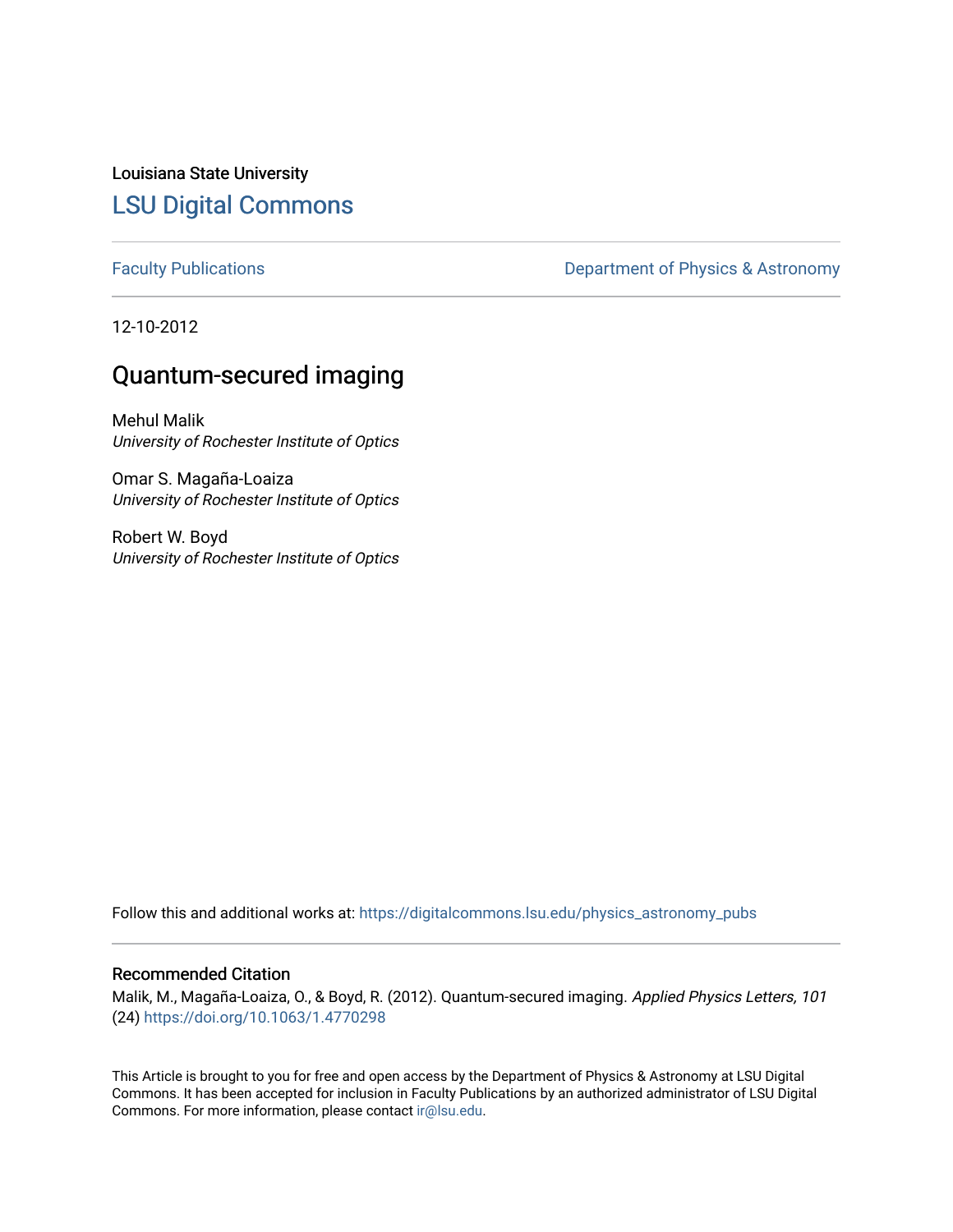### Quantum-Secured Imaging

Mehul Malik,<sup>a)</sup> Omar S. Magaña-Loaiza, and Robert W. Boyd<sup>b)</sup> The Institute of Optics, University of Rochester, Rochester, NY 14627

(Dated: 12 December 2012)

We have built an imaging system that uses a photon's position or time-of-flight information to image an object, while using the photon's polarization for security. This ability allows us to obtain an image which is secure against an attack in which the object being imaged intercepts and resends the imaging photons with modified information. Popularly known as "jamming," this type of attack is commonly directed at active imaging systems such as radar. In order to jam our imaging system, the object must disturb the delicate quantum state of the imaging photons, thus introducing statistical errors that reveal its activity.

a)memalik@optics.rochester.edu

b)Also at Department of Physics, University of Ottawa, Ottawa, ON K1N 6N5 Canada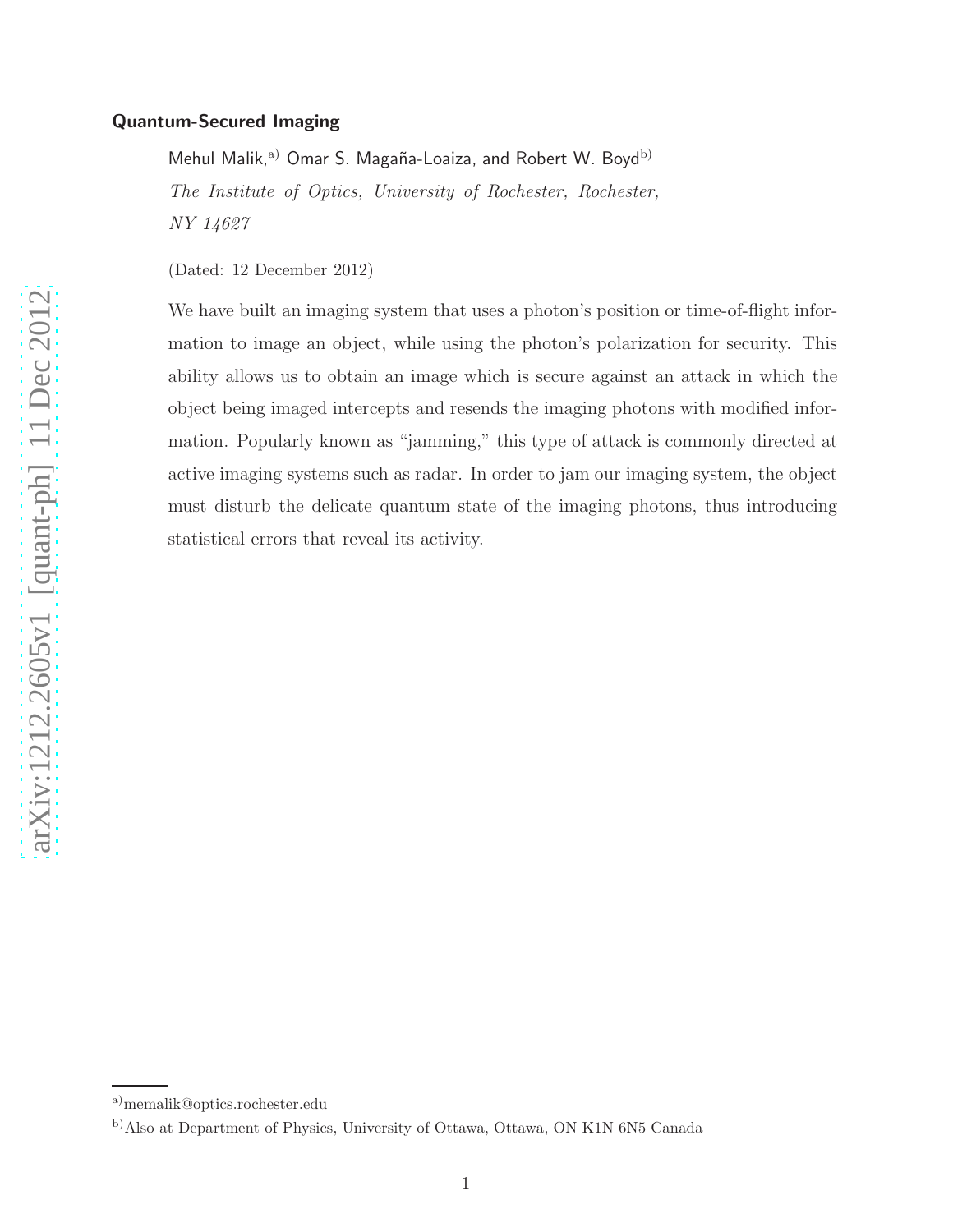Recent advances in quantum mechanics have enabled many enhanced imaging technologies $^{1,2}$ . Entangled photon-number  $(NO0N)$  states<sup>3</sup> have allowed Heisenberg-limited phase measurement and led to the development of LIDAR systems with quantum-enhanced resolution<sup>4</sup>. Even without the use of entanglement, the sensitivity of optical ranging and pointing systems has been improved beyond the classical limit by the use of quantum resources $5-7$ . In this letter, we propose and demonstrate a quantum enhancement to optical ranging and imaging systems that will make them secure against intercept-resend jamming attacks. A common concern for active imaging systems today is the threat of jamming, where extraneous or false information is sent to the receiver in order to fool it<sup>8</sup>. More sophisticated methods of jamming are being developed which allow the imaging signal to be intercepted, manipulated, and resent<sup>9</sup>. This allows the object being imaged to bely its actual position or velocity, or even create a false target<sup>10</sup>. By using quantum states of light modulated in polarization in an imaging system, we can provide security against such methods of jamming. Quantum-secured sensing based on similar principles has previously been demonstrated for the purpose of sensing intruders by using entanglement<sup>11</sup> and interaction-free  $measures<sup>12</sup>$ .

Our secure imaging technique is based on a modified version of the BB84 protocol of quantum key distribution  $(QKD)^{13}$ . Instead of an eavesdropper (Eve) located between the sender (Alice) and the receiver (Bob), we now have a jamming object (Jim) at one end and Alice and Bob at the other (Fig. 1). By virtue of being in the same location, Alice and



FIG. 1. A sketch showing the fundamental difference between the quantum key distribution (QKD) and quantum-secured imaging (QSI) protocols. In QKD, a spatially separated sender and receiver use quantum mechanical principles to securely share information. In QSI, a collocated sender and receiver use shared information to securely query an object.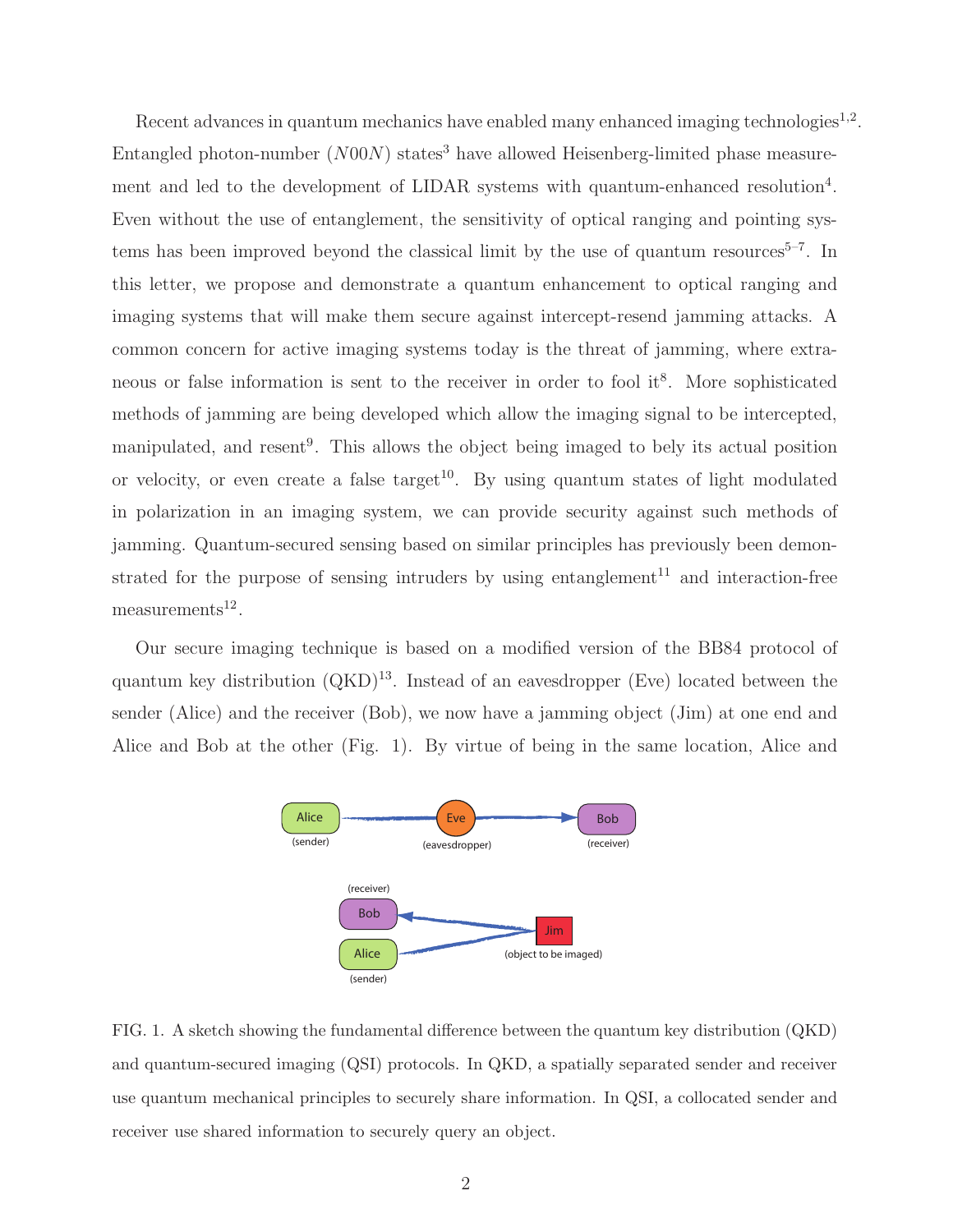Bob already share information. Instead, they now use this information to securely query Jim by encoding it in the polarization of a stream of photons. This leaves the position and time degrees of freedom of the photons free for the purpose of obtaining an image of Jim. If Jim were to try to jam this system by intercepting and resending the photons with false position or time information, he will introduce statistical errors in the polarization encoding that will give away his jamming attempt. As in QKD, security is guaranteed due to Jim's inability to measure a photon simultaneously in two conjugate polarization bases.

Studies of eavesdropping in  $QKD^{14,15}$  attempt to answer the question: what is the maximum error rate detected by Bob that will allow the extraction of secure information after error correction and privacy amplification? To jam our secure imaging protocol, the jamming object, Jim, must perfectly replicate our entire querying signal in order to resend it with false position or time information. This simplifies the above question to: what is the minimum error rate introduced by Jim in trying to copy a secure QKD transmission between Alice and Bob? Using the intercept-resend quantum eavesdropping strategy<sup>16,17</sup>, Jim can pick two orthogonal polarization bases to eavesdrop in. His error rate is then equal to:

$$
e_{\mathcal{J}}(\theta) = \frac{1}{4} \left[ (1 - \cos 2\theta) + (1 - \sin 2\theta) \right]
$$
 (1)

where  $\theta$  is the angle between the preparation basis used by Alice and the eavesdropping basis. Jim's error rate  $(e_J)$  is minimized to 14.64% when  $\theta = 22.5^{\circ}$  (referred to as the Breidbart basis<sup>18</sup>). However, Bob's error rate  $(e_B)$  is independent of the jamming basis angle used and is minimized to  $25\%$  as long as Jim always resends in the eavesdropping basis<sup>16</sup>:

$$
e_{\mathcal{B}}(\theta) = \frac{1}{4} \left[ (1 - \cos^2 2\theta) + (1 - \sin^2 2\theta) \right] = 25\%.
$$
 (2)

We use this error rate as our secure image error bound. If Bob's received signal has an error rate less than 25%, images obtained from it can be considered secure against intercept-resend jamming attacks. Images obtained from a signal with an error rate greater than 25% cannot be considered secure and imply that Jim was actively jamming the channel. This can be interpreted as a reduction in Alice and Bob's mutual information, which is related to Bob's error rate as:

$$
I_{AB} = 1 + (1 - e_B) \log_2(1 - e_B) + e_B \log_2(e_B).
$$
 (3)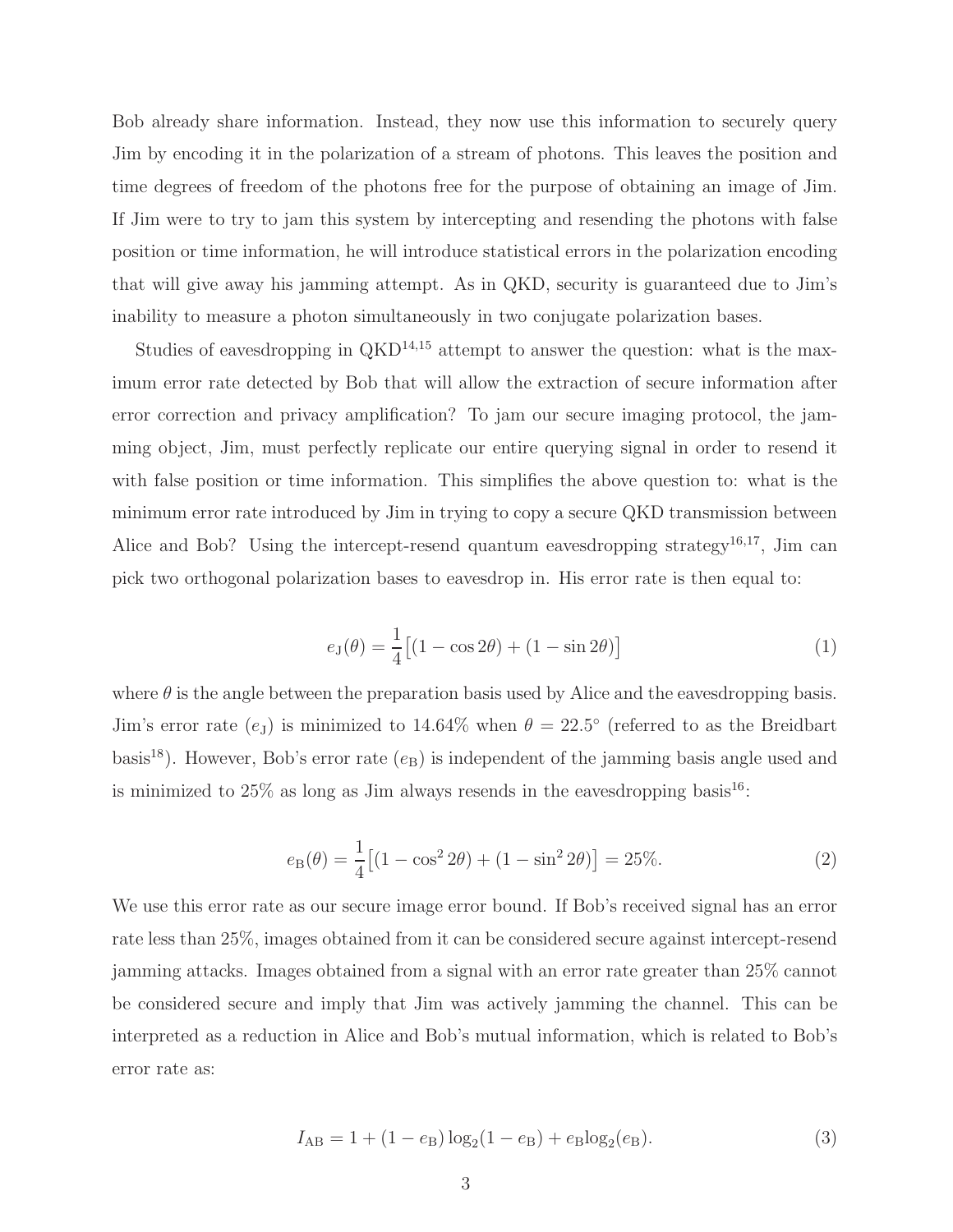

FIG. 2. Schematic of our quantum-secured imaging experiment. Polarized single-photon pulses from a HeNe laser are reflected from the object and imaged onto an electron-multiplying camera (EMCCD) through an interference filter (IF). A half-wave plate (HWP) and a polarizing beamsplitter (PBS) are used to make the appropriate polarization basis measurement. Four images corresponding to the four measured polarizations are obtained. The angle of reflection is exaggerated in the figure for clarity but is less than  $5^{\circ}$  in reality. The object consists of a reflective stealth aircraft silhouette.

For our imaging protocol to be secure, Alice and Bob's mutual information after querying Jim must be at least 0.1887 bit/photon. In a protocol with no error, their mutual information stays at its maximum value of 1 bit/photon.

In our proof-of-principle experiment, we use polarization-modulated photons to securely image an object in reflection (Fig. 2). A HeNe laser is intensity modulated by an acoustooptic modulator (AOM) to create pulses with one detected photon on average. A half-wave plate (HWPa) mounted on a motorized rotation stage randomly switches the polarization state of the photon among horizontal, vertical, diagonal, and anti-diagonal  $(|H\rangle, |V\rangle, |D\rangle,$ and  $|A\rangle$ ). The single-photon pulses are incident on the object, which consists of a stealth aircraft silhouette on a mirror. They are then specularly reflected from the object towards our detection system. In Fig. 2, we show a non-zero reflectance angle for clarity. An interference filter (IF) is used to eliminate the background. A second rotating half-wave plate  $(HWP<sub>b</sub>)$  and a polarizing beam-splitter  $(PBS<sub>b</sub>)$  carry out the appropriate basis measurement. When the axis of  $HWP_b$  is parallel or at 22.5 $\degree$  to the H direction, the measurement is carried out in the horizontal-vertical  $(H/V)$  or diagonal-anti-diagonal  $(D/A)$  basis respectively. If an  $|H\rangle$  or  $|V\rangle$  photon is sent, the measurement on the received photon is always carried out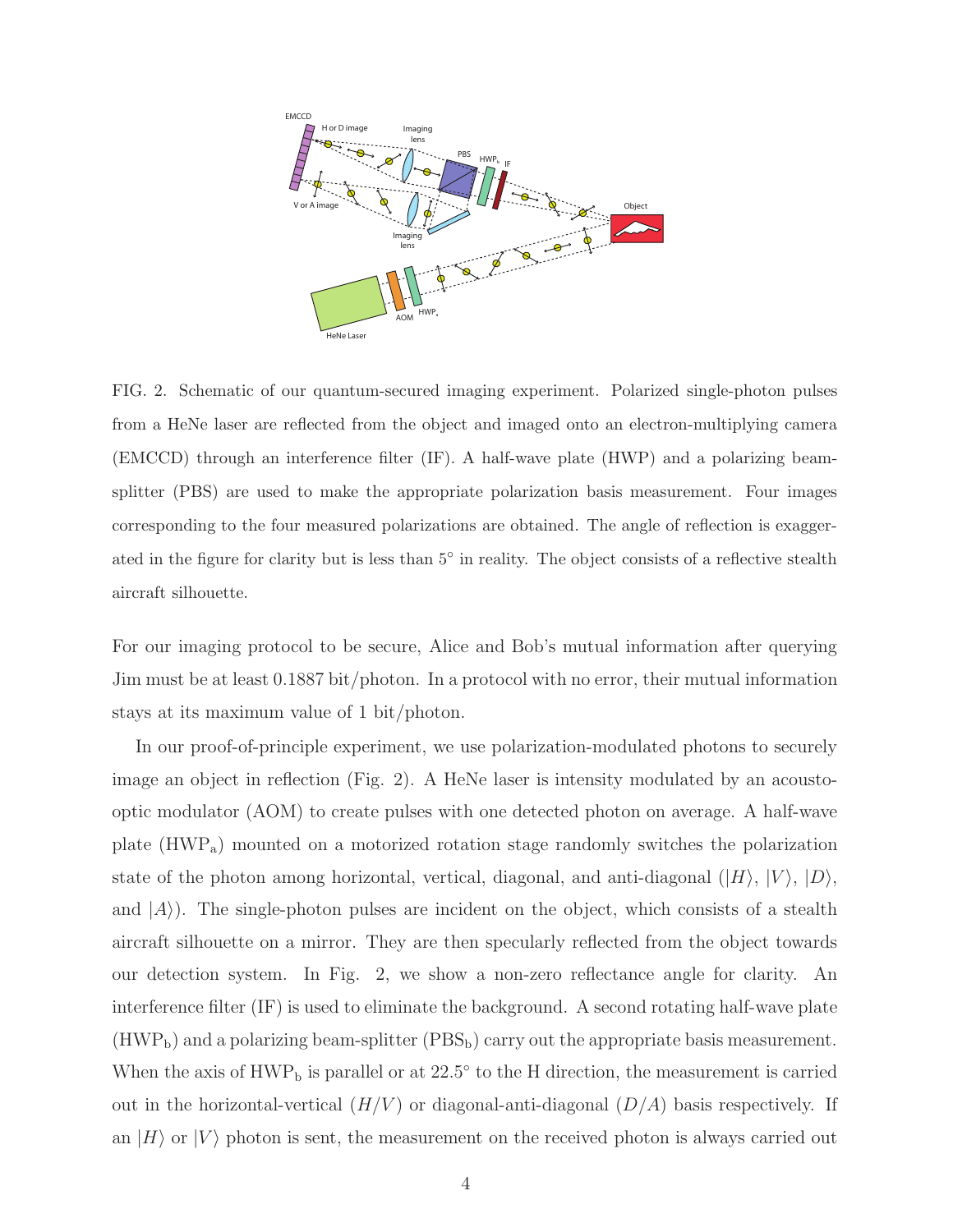

FIG. 3. Laboratory demonstration of quantum-secured imaging. (a) When there is no jamming attack, the received image faithfully reproduces the actual object, which is shown in the inset. (b) In the presence of an intercept-resend jamming attack, the received image is the "spoof" image of a bird. However, the imaging system can always detect the presence of the jamming attack, because of the large error rate in the received polarization. In (a) the error rate is  $0.84\%$ , while in (b) it is 50.44%. A detected error rate of  $>$  25% indicates that the image received has been compromised.

in the  $H/V$  basis, and similarly for the  $D/A$  basis. This removes the need for sifting bases between sent and received photons. Two lenses are used after the PBS to create four images corresponding to the four measured polarizations on an electron-multiplying CCD camera (EMCCD), which serves as a single-photon detector.

In Fig. 3(a), we show an image of the stealth aircraft object obtained by this system. The image is obtained by taking 10,000 images containing one detected photon each on average, for random orientations of  $\rm HWP_a$  and  $\rm HWP_b$ . The final image is constructed by combining the four polarization images formed on the EMCCD, shown in Fig. 4(a). The different pixel colors correspond to the different measured polarizations. An error corresponds to the case when a received photon is detected in the opposite polarization to that it was sent in. For example, if an  $|H\rangle$  photon is sent to the object and a click is obtained in the  $|V\rangle$ image, it counts as an error. For the case when there is no jamming attack, we expect an error-free image. However, some error is obtained due to imperfections in the PBS, and is in agreement with the measured PBS efficiencies. The measured average error of 0.84% is well below our error bound of 25%, indicating a secure image. Using Eq. 3, we see that the imaging system's mutual information is reduced to 0.93 bit/photon, which is above the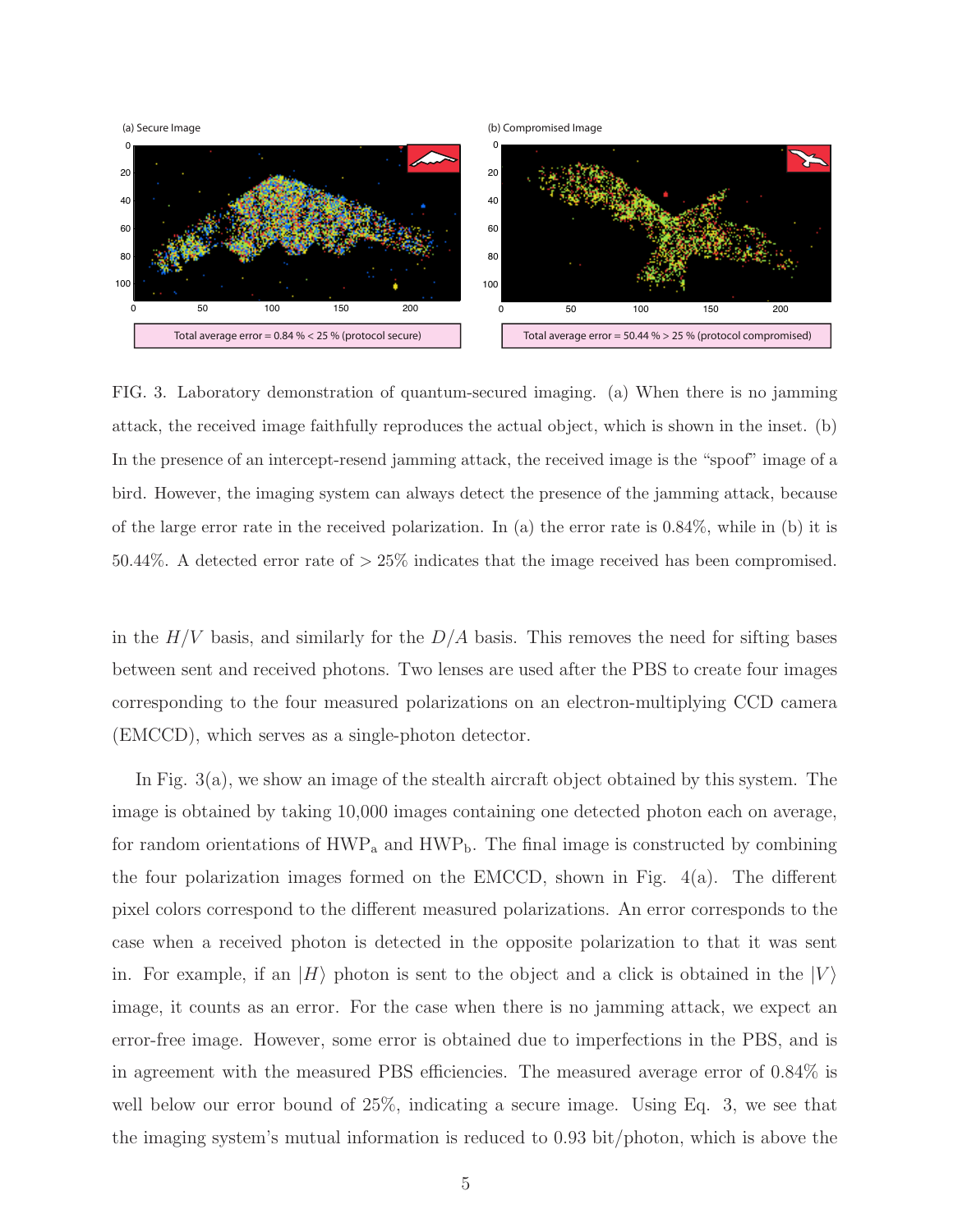

FIG. 4. The received image is comprised of four different images corresponding to the four measured polarizations  $(H, V, D, \text{ and } A)$ . (a) When there is no jamming attack, the four images have a nearzero error in the received polarization. (b) In the presence of an intercept-resend jamming attack in which the object resends only H-polarized photons, the four images have considerable error in the received polarization. This measured error allow Alice and Bob to determine that the imaging system was being actively jammed. There is no  $V$  image obtained in this case as the measurement of an  $|H\rangle$  photon in the HV basis leads to no V signal.

#### threshold value of 0.1887 bit/photon.

We simulate an intercept-resend jamming attack on our system by intercepting the imaging photons at the object, and resending them with a "spoof" image of a bird. For simplicity, we resend all the photons in a horizontal polarization. Fig. 3(b) shows the received image in this case. The presence of the jamming attack is detected by measuring the error in each received polarization. Measurements of an  $|H\rangle$  photon in the  $D/A$  basis give an average error of 50%. Measurements of an  $|H\rangle$  photon in the  $H/V$  basis always appear in the H channel. Thus, when a  $|V\rangle$  photon is expected, there is a 100% error. When an  $|H\rangle$  photon is expected, no error is obtained. These error probabilities give an average expected error of 50%. Our measured error of 50.44% closely matches this result and indicates that the received image has been compromised. Also, the system's mutual information is reduced to near-zero, further verifying an intercept-resend jamming attack. We show the four polarization images and their measured errors in polarization in Fig. 4(b).

While we have performed secure imaging using a photon's position information, it is easy to extend this idea to a photon's time-of-flight information. In addition, one can use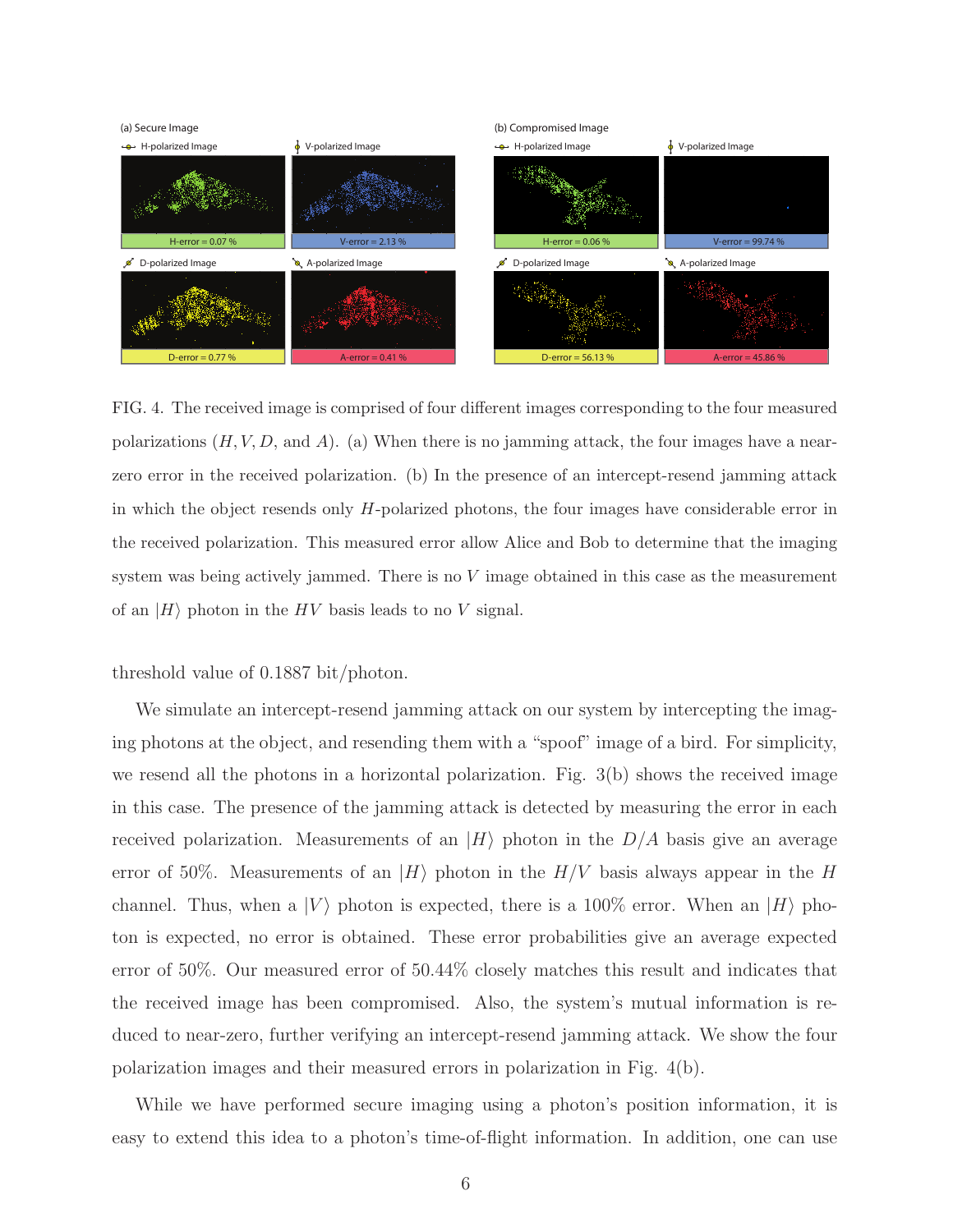

FIG. 5. Schematic for a proposed secure time-of-flight experiment, based on the entanglementbased Ekert QKD protocol. Polarization-entangled photon pairs generated in a pair of crossed PPKTP crystals are used to measure the distance to an object. Security against an intercept-resend jamming attack is checked by carrying out a test for a CHSH Bell inequality with measurements in appropriate polarization bases using Pockels cells (PC) and polarizing beam-splitters (PBS).

the entanglement-based Ekert protocol for security. In Fig. 5 we propose a schematic for an entanglement-based secure optical ranging experiment. A pulsed laser incident on a pair of crossed periodically poled potassium titanyl phosphate crystals (PPKTP) creates pulses with one pair of polarization-entangled photons on average, in the state  $(|H_1H_2\rangle +$  $|V_1V_2\rangle/\sqrt{2}$ . Using an appropriately oriented Pockels cell (PC), a PBS, and two avalanche photodiodes (APDs), these photons are measured in the rotated polarization basis  $|H'\rangle$  +  $|V'\rangle$ , where  $|H'\rangle = \sin \theta |V\rangle + \cos \theta |H\rangle$  and  $|V'\rangle = \cos \theta |V\rangle - \sin \theta |H\rangle$ . One photon from the polarization-entangled pair is immediately measured by  $PC_a$ ,  $PBS_a$ ,  $APD_1$ , and  $APD_2$ in one of two rotated polarization bases with  $\theta = 0^{\circ}$  and 45°. The other photon travels to the object and is reflected back to the source, where it is measured by  $PC_b$ ,  $PBS_b$ ,  $APD_3$ , and APD<sub>4</sub> in one of two rotated polarization bases with  $\theta = 22.5^{\circ}$  and  $-22.5^{\circ}$ . For each pulse, coincidence timing measurements between  $APDs<sub>1,2</sub>$  and  $APDs<sub>3,4</sub>$  are used to calculate the CHSH Bell inequality parameter  $S^{19,20}$ , as well as the distance to, or velocity of the object. If the calculated CHSH parameter meets the condition  $|S| > 2$ , the optical ranging measurement can be considered secure against an intercept-resend jamming attack. Such a technique would greatly enhance the security of photon-counting optical ranging systems being developed today<sup>21,22</sup>.

In conclusion, we have implemented an active imaging scheme that uses quantum me-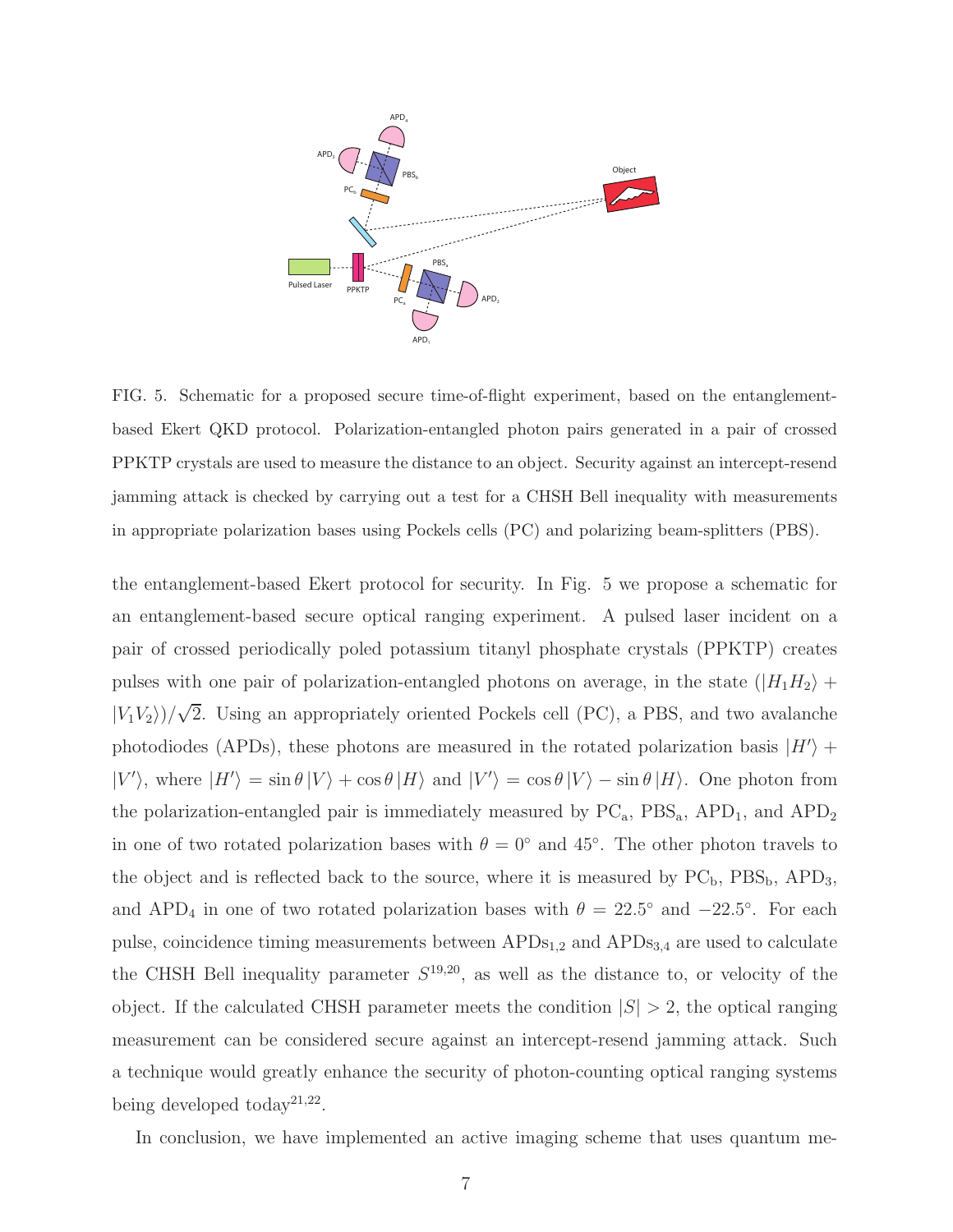chanical principles to ensure security against intercept-resend jamming attacks. We have also proposed a quantum-secured optical ranging technique. We should point out that our proposed schemes have certain limitations. Our experimental implementation used weak coherent pulses, which makes it susceptible to a photon-number splitting attack, where the jammer splits one or more photons from pulses containing more than one photon<sup>23</sup>. This would allow the jammer to measure these photons in both polarization bases and perfectly replicate the querying pulses. It may be possible to use decoy states to defeat such an attack, as has been demonstrated in  $QKD^{24}$ . Further, a sophisticated jammer may use quantum teleportation<sup>25</sup> to teleport the polarization state of our querying photons onto photons carrying false position or time information. In practice, however, this would prove extremely challenging, as quantum teleportation involves Bell state measurements, which can only be performed probabilistically in a linear optical scheme $^{11}$ . Finally, our protocol does not provide security against attacks that preserve a photon's polarization state. For example, metamaterials<sup>26</sup> and slow-light techniques<sup>27</sup> can be used to hide an object in space and time without disturbing the polarization of any querying photons. However, these methods are currently in their infancy and only work in extremely limiting cases. On the other hand, given the current state of QKD technology<sup>28,29</sup>, our quantum-secured protocol can easily be realized and integrated into modern optical ranging and imaging systems. Also, the possibility of using other degrees of freedom of a photon such as its orbital angular momentum in a quantum-secured channel<sup>30</sup> may open up exciting avenues for future research.

#### ACKNOWLEDGMENTS

We would like to thank Dr. J. Kuper, Dr. J. Leach, Dr. J. C. Howell, and A. C. Liapis for helpful discussions. This work was supported by the DARPA InPho program and the CONACYT.

#### REFERENCES

- <sup>1</sup>M. Kolobov, Rev. Mod. Phys. **71**, 1539 (1999).
- <sup>2</sup>L. Lugiato, A. Gatti, and E. Brambilla, J Opt B-Quantum S O , S176 (2002).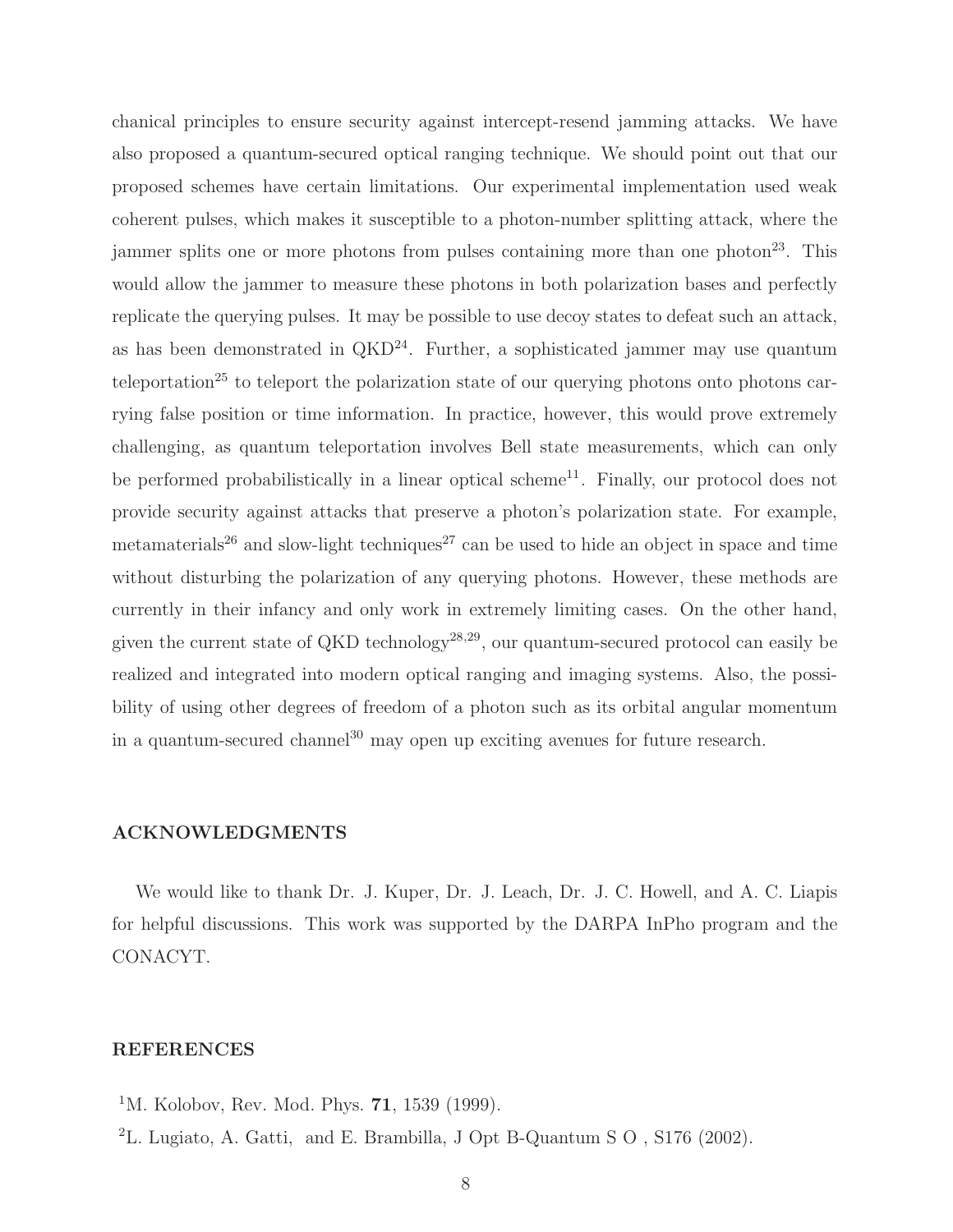- <sup>3</sup>A. N. Boto, P. Kok, D. S. Abrams, S. L. Braunstein, C. P. Williams, and J. P. Dowling, Phys. Rev. Lett. 85, 2733 (2000).
- <sup>4</sup>V. Giovannetti, S. Lloyd, and L. Maccone, Science 306, 1330 (2004).
- <sup>5</sup>N. Spagnolo, C. Vitelli, V. Lucivero, V. Giovannetti, L. Maccone, and F. Sciarrino, Phys. Rev. Lett. 108 (2012).
- ${}^{6}Z$ . Dutton, J. H. Shapiro, and S. Guha, J. Opt. Soc. Am. B 27, A63 (2010).
- <sup>7</sup>N. Treps, N. Grosse, W. Bowen, C. Fabre, H. A. Bachor, and P. Lam, Science 301, 940 (2003).
- $8D$ . C. Schleher, *Electronic Warfare in the Information Age* (Artech House, 1999).
- <sup>9</sup>S. J. Roome, Electron. Commun. Eng. 2, 147 (1990).
- <sup>10</sup>S. Kristoffersen and Ø. Thingsrud, Proc. of EUSAR 2, 871 (2004).
- <sup>11</sup>T. S. Humble, R. S. Bennink, W. P. Grice, and I. J. Owens, Proc. of SPIE 7342, 73420H (2009).
- <sup>12</sup>P. M. Anisimov, D. J. Lum, S. Blane McCracken, H. Lee, and J. P. Dowling, New J. Phys. 12, 083012 (2010).
- <sup>13</sup>C. Bennett and G. Brassard, Proc. of IEEE Int. Conf. CSSP , 175 (1984).
- <sup>14</sup>B. Huttner and A. K. Ekert, J. Mod. Opt. 41, 2455 (1994).
- <sup>15</sup>M. Bourennane, A. Karlsson, G. Bjork, N. Gisin, and N. Cerf, J. Phys. A-Math. Gen. 35, 10065 (2002).
- <sup>16</sup>C. Bennett, F. Bessette, G. Brassard, L. Salvail, and J. Smolin, J. Crypto. 5, 3 (1992).
- $17N$ . Gisin, G. Ribordy, W. Tittel, and H. Zbinden, Rev. Mod. Phys. 74, 145 (2002).
- <sup>18</sup>C. Bennett, G. Brassard, S. Breidbart, and S. Wiesner, Advances in Cryptology: Proc. of Crypto 82, 267 (1982).
- <sup>19</sup>P. Kwiat, K. Mattle, H. Weinfurter, A. Zeilinger, A. Sergienko, and Y. Shih, Phys. Rev. Lett. 75, 4337 (1995).
- <sup>20</sup>A. K. Jha, M. Malik, and R. W. Boyd, Phys. Rev. Lett. 101, 180405 (2008).
- <sup>21</sup>A. McCarthy, R. J. Collins, N. J. Krichel, V. Fernandez, A. M. Wallace, and G. S. Buller, Appl. Opt. 48, 6241 (2009).
- <sup>22</sup>G. Howland, P. B. Dixon, and J. C. Howell, Appl. Opt.  $50, 5917$  (2011).
- $^{23}$ G. Brassard, N. Lütkenhaus, T. Mor, and B. Sanders, Phys. Rev. Lett. 85, 1330 (2000).
- $^{24}Y$ . Zhao, B. Qi, X. Ma, H.-K. Lo, and L. Qian, Phys. Rev. Lett. **96**, 070502 (2006).
- <sup>25</sup>D. Bouwmeester, J.-W. Pan, K. Mattle, M. Eibl, H. Weinfurter, and A. Zeilinger, Nature